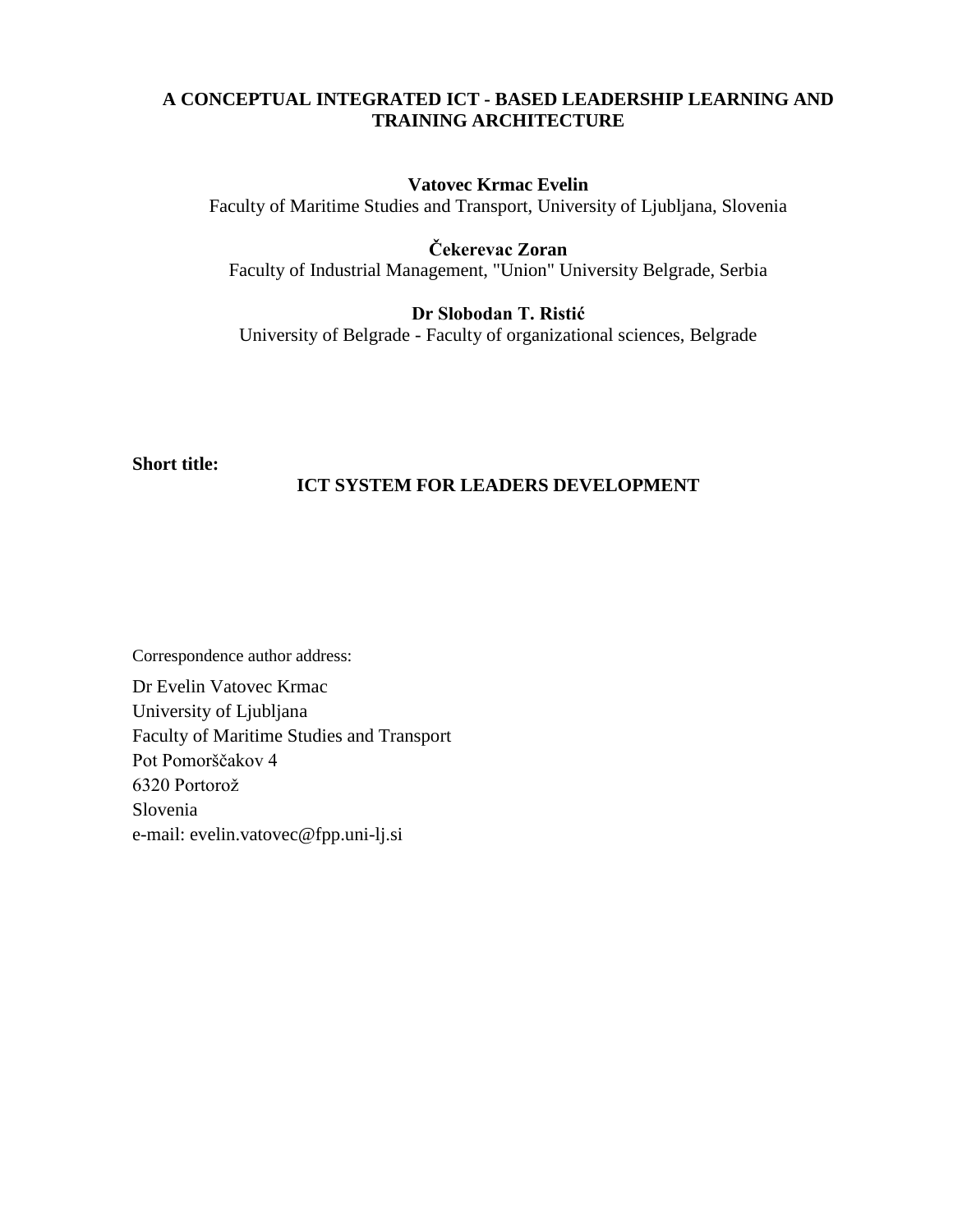*Abstract: The principal aim of this paper is to provide integrated enterprise leadership learning and training architecture or platform. The proposed architecture is defined in the form of interrelated functional blocks or subsystems, including descriptions of their purposes and functionalities. Block or subsystems are different tools, technologies and resources which support leadership learning and training processes and activities. The integration of two learning and training environments is proposed: webbased and non-web based or in-house environments. Although our first intention was develop an architecture which supports leadership learning and training, but our work resulted in a generic, conceptual and reusable environment model which describes the technical components needed for a complete ICT learning and training infrastructure. Didactical considerations, content design processes, learning and training theories and design of related processes are outside the immediate scope of this paper.*

*Key words: learning and training architecture, computer-based learning and training, e-learning, webbased learning and training*

### **INTRODUCTION**

The very fast evolution of technology and its widespread use has drastically changed the concept of learning and training (LT). In the last two or three decades we have been witnessing a constant change in LT methods and the emergence of many new forms of LT activities, independently of domain and purpose of learning. New LT approaches, focusing predominantly on learning by experience, learning to learn independently, and explorative learning, can be easily supported by modern information and communication technology in many different ways. Therefore, technology has great potential to improve LT activities, but only if these activities are based on an appropriate technical infrastructure or platform.

On the other hand, enterprises should be firstly interested in the education of their employees and secondly in the implementation of these platforms in their business environment. We can generalize that currently enterprises, especially the biggest and the richest one, are now more than ever aware of the great significance of the continuing education of their employees, particularly of their managers. Consequently companies invest in the education of their employees by organizing training programs for the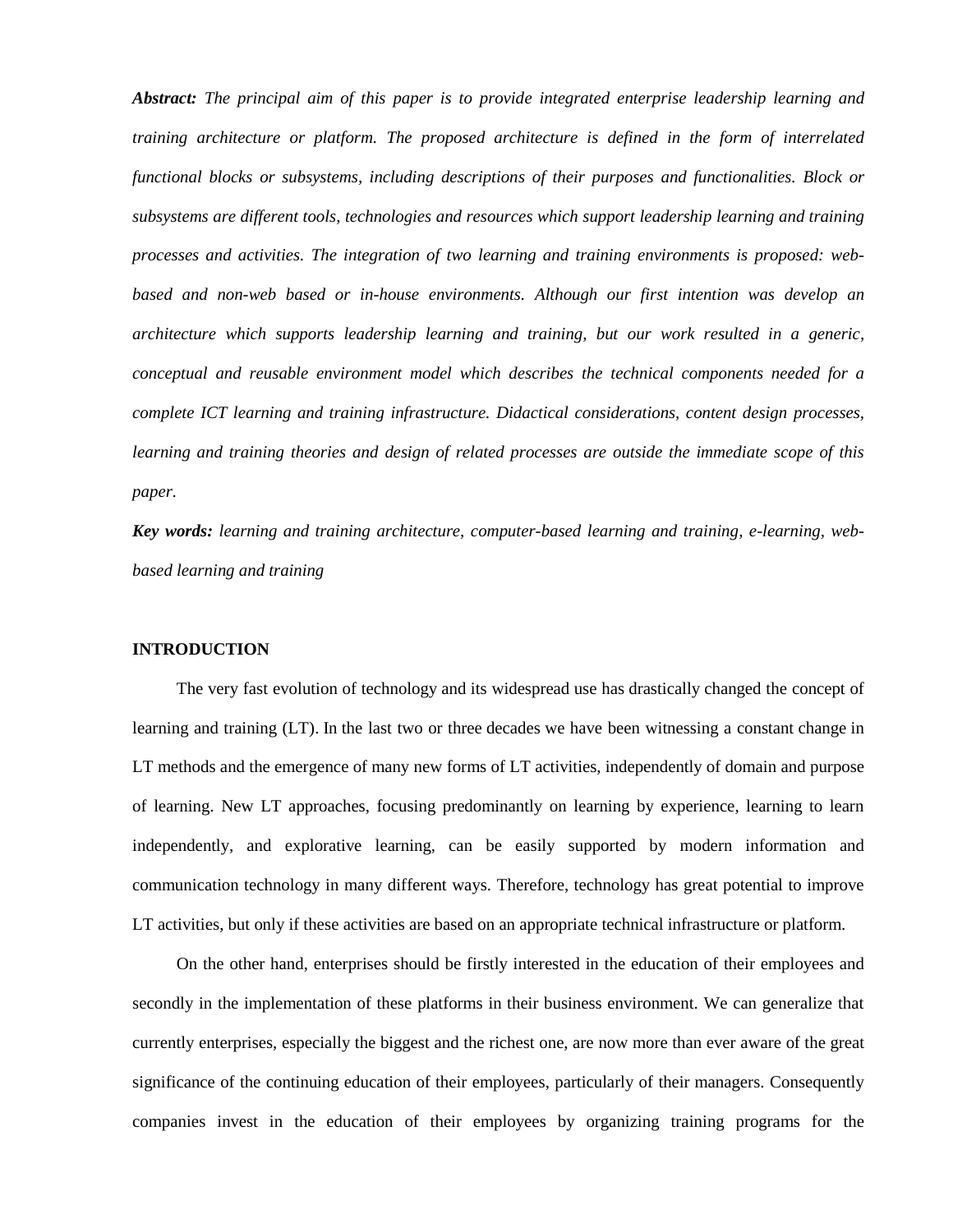improvement of their leadership skills on their own or with the help of a third party institution. Mostly these programs concentrate on LT generic skills and are not personalized, nor encompass LT of specific skills needed for further development of a leader's career. The majority of the proposed programs is domain independent, but there are also programs tailored to specific enterprise needs and requirements, which is an essential prerequisite for effective and efficient LT. Another weakness of these generic programs is that they are designed for managers on low and medium levels, but not for the highest management where leadership skills are the most important.

Today's LT is predominantly technology-enhanced, computer-assisted, and in most cases (only) web-based [1, 2]. However, for implementation of successful LT a complex LT platform is needed. The platform should support continuous LT by providing life-long enterprise learning and also providing an active changing of employees LT plans with regards to the progress assessed after finishing a set of LT activities, acquiring planned skills and knowledge. LT should as much as possible be self-paced and tailored to individual needs and the actual skills and knowledge of an employee which have been gathered in their LT profile. The platform must support communication, cooperation and collaboration with other participants of the LT course or program, continuous assessment, testing and reporting the progresses in skills and knowledge acquirement. The platform should be a convergence between stand-alone and networked resources, and because of specifics of the work conditions of managers who are often out of office there is also a need for a platform which supports mobile LT.

This paper presents our proposal of an integrated LT environment which satisfies the above described conditions, integrates contemporary software, hardware, communication and learning technologies and methods, from face-to-face to distance and ICT-learning, and represents an integration of enterprise in-house, non-web solutions with those which are web-based. The platform has been built during leadership LT needs and requirements research, but it is flexible, robust and reusable enough to be used in any other LT domain. Because the architecture should be derived from enterprise LT needs and objectives, first the overall process of architecture design has been defined.

With the aim of presenting information and communication technology (ICT), supporting LT processes and a framework of a conceptual integrated LT environment, this paper is structured as follows.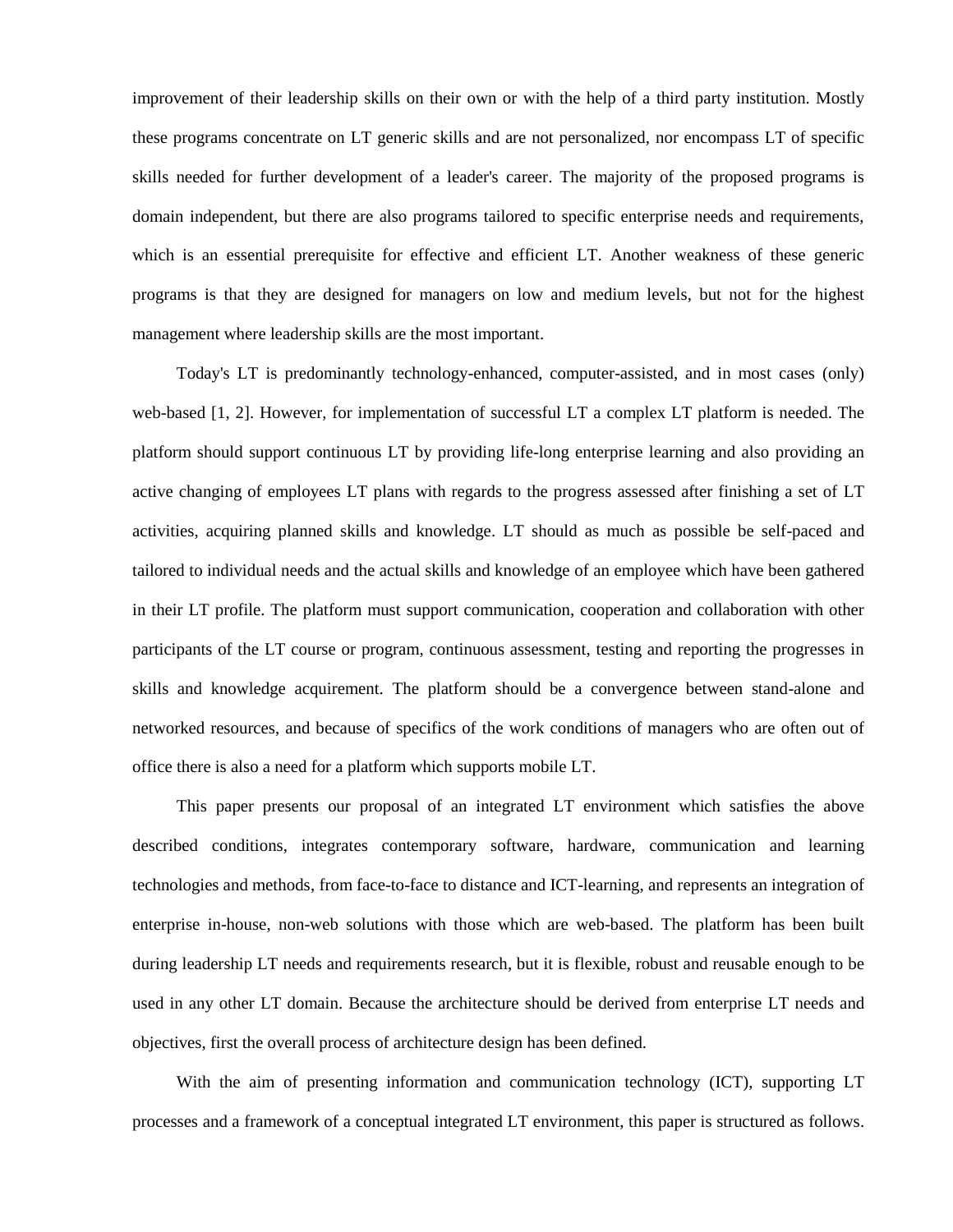Section two presents the background on leadership LT, and leadership skills, the characteristics and requirements that influence the selection of appropriate LT techniques and methods. Section three is dedicated to the description of the overall process of the leadership LT architecture design we defined. In section four conceptual enterprise LT architecture is presented in detail. Section five concludes the paper with discussion and description of future work.

### **LEADERSHIP LEARNING AND TRAINING CHARACTERISTICS AND REQUIREMENTS**

In literature there are many definitions regarding leadership. Northouse defines leadership or "effective administration" as "a process whereby an individual influences a group of individuals to achieve a common goal" [3]. Chemers stated that leadership is a "process of [social influence](http://en.wikipedia.org/wiki/Social_influence) in which one person can enlist the aid and [support](http://en.wikipedia.org/wiki/Peer_support) of others in the accomplishment of a common [task"](http://en.wikipedia.org/wiki/Task_(project_management)) [4]. Ward it defines as "the art of motivating a group of people to act towards achieving a common goal" [5] or as "a winning combination of personal traits and the ability to think and act as a leader, a person who directs the activities of others for the good of all" [6]. There are many other definitions, however, the common belief in all these definitions is, that leadership is something you can learn, and that includes skills you can train. Leadership training is one of the most effective methods of development of leadership skills. "Skills approach suggests that knowledge and abilities are needed for effective leadership […] Leadership skills are the ability to use one's knowledge and competencies to accomplish a set of goals or objectives" [3] and "skill-based training is defined as a planned event designed to teach the specific knowledge and skills required to enhance performance" [1]. Therefore, leadership skills are abilities which a leader can acquire through appropriate training. The most important among these are the skills of effective communication, listening and leading skills, relationship skills and alliance building, skills in delegating task to others, problem solving, coaching, motivating, decision-making, etc. According to Stockley, learning "is a major outcome" [7] of training, or its consequence or result. Therefore, systematic and continuous LT is also essential for acquiring leadership skills.

### **THE PROCESS OF LEADERSHIP LEARNING AND TRAINING ARCHITECTURE DESIGN**

According to our firm belief that before starting with the design of LT architecture or/and infrastructure, LT needs and objectives, participants and programs should be determined and designed.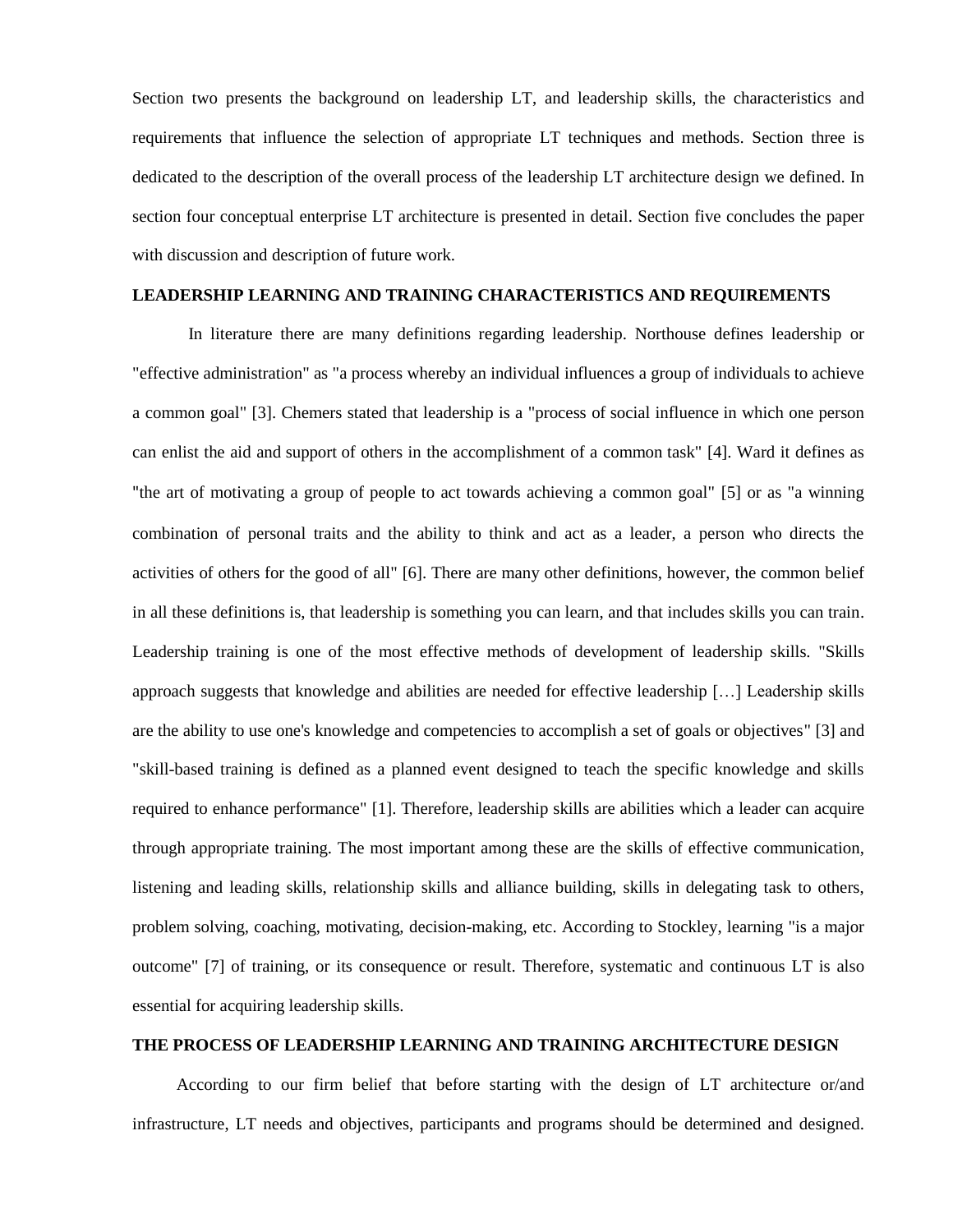This is possible only throughout a well defined set of phases, forming the process of architecture design. The resulting architecture should be comprised of all technologies and support all methods needed to satisfy the needs and objectives of LT. Because LT changes over time, so do technologies and methods, the infrastructure should be flexible and robust enough to permit future changes and upgrades.

Leadership LT therefore encompasses knowledge and skills needed to prepare the employee for work as leader person or to improve the knowledge and skills of employee already working as leader. For systematic LT, the systematic design of an appropriate platform is needed. In Figure 1 the overall process, divided into 6 steps, of architecture design is depicted. The process was based on the findings of the literature review, also taking into consideration Yukl's description [8,9] of the most important preconditions for quality educational process that should be fulfilled: (1) clear learning objectives, targets, expectations, skills and knowledge to acquire should be set; (2) the programme content should be clear and unambiguous, and should include as many as possible concrete examples; (3) the program should consider the prior knowledge of participants; (4) LT methods should be combined and adjusted to the LT outcomes and to the conditions in which training is held; (5) LT must enable participants to actively apply acquired skills in practice; (6) a constructive and timely assessment of the degree of progress should be constantly provided to participants.

The first step of the process of LT architecture design is the determination of leadership LT needs and objectives of the concrete enterprise. These needs should be derived from business needs and the working environment and its specifics, but they should also be based on findings of known theories of leadership skills and leadership. Once defined, they are an essential part of an enterprise competency in which all core competencies and key abilities and skills for each job or position within the enterprise are determined. Based on a competency model, LT needs for each job or position are also defined. From competency models individual LT plans are derived.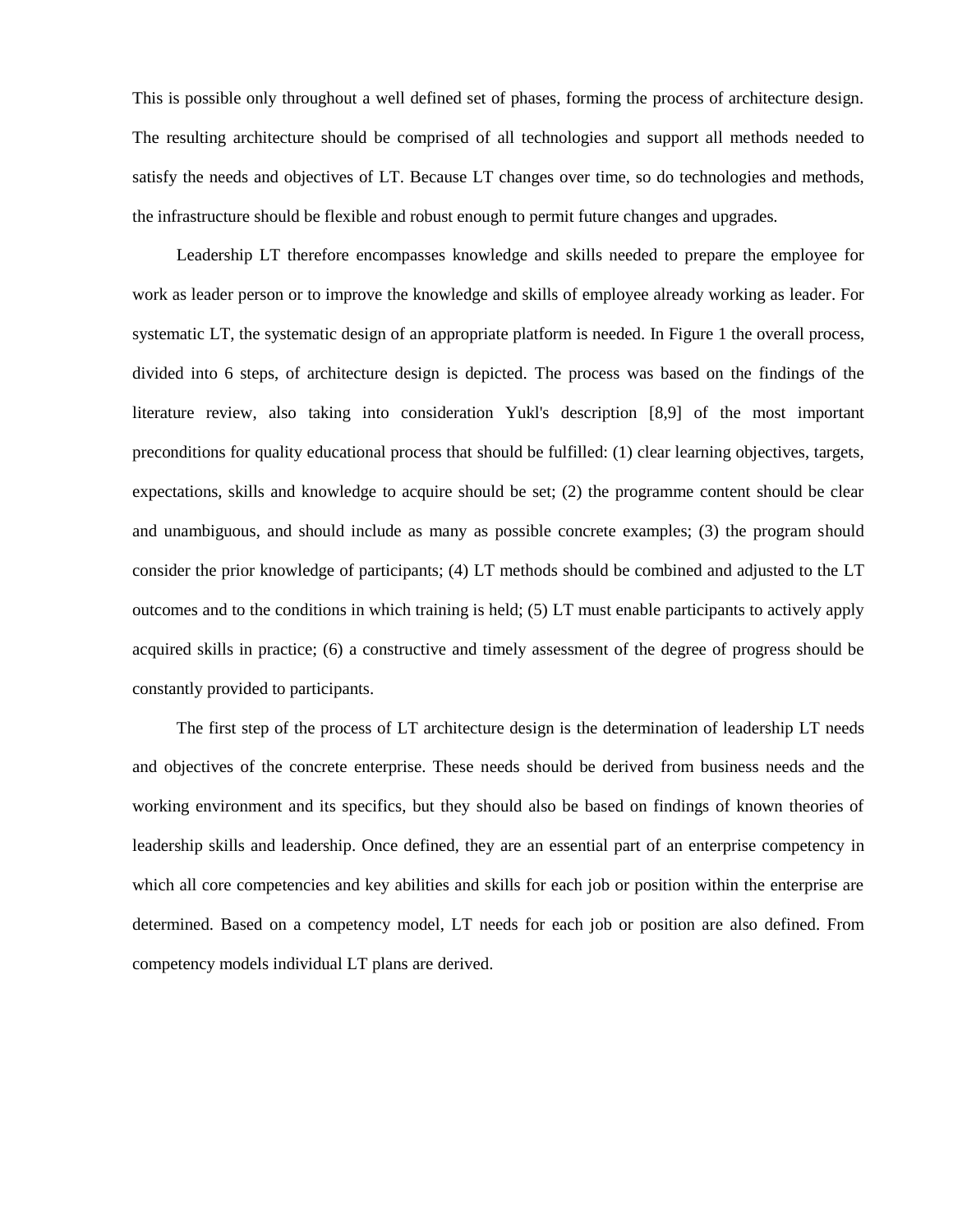

Figure 1: The overall process of LT architecture design.

Plans must be determined prior to the beginning of the LT activities. Individual plans should also consider the actual knowledge and skill levels of employees, their motivation and abilities to understand and remember complex information.

### **Learning and training techniques and methods**

Selection of the most appropriate LT techniques and methods that will fulfill set goals, objectives and individual plans is the next step. The most frequently used LT techniques that should be included in leadership LT program, are: (1) lectures (classical classroom-based face-to-face lectures for a group of participants with common LT needs where a teacher explains the topics regarding leadership activities, approaches, styles, theories, skills, etc. ); (2) role-playing (a situation where one participant takes on a new person and acts as if he/she were someone else, with a different role, as a leader); (3) behavioral role modeling (a technical procedure of developing interpersonal leadership skills, derived from demonstration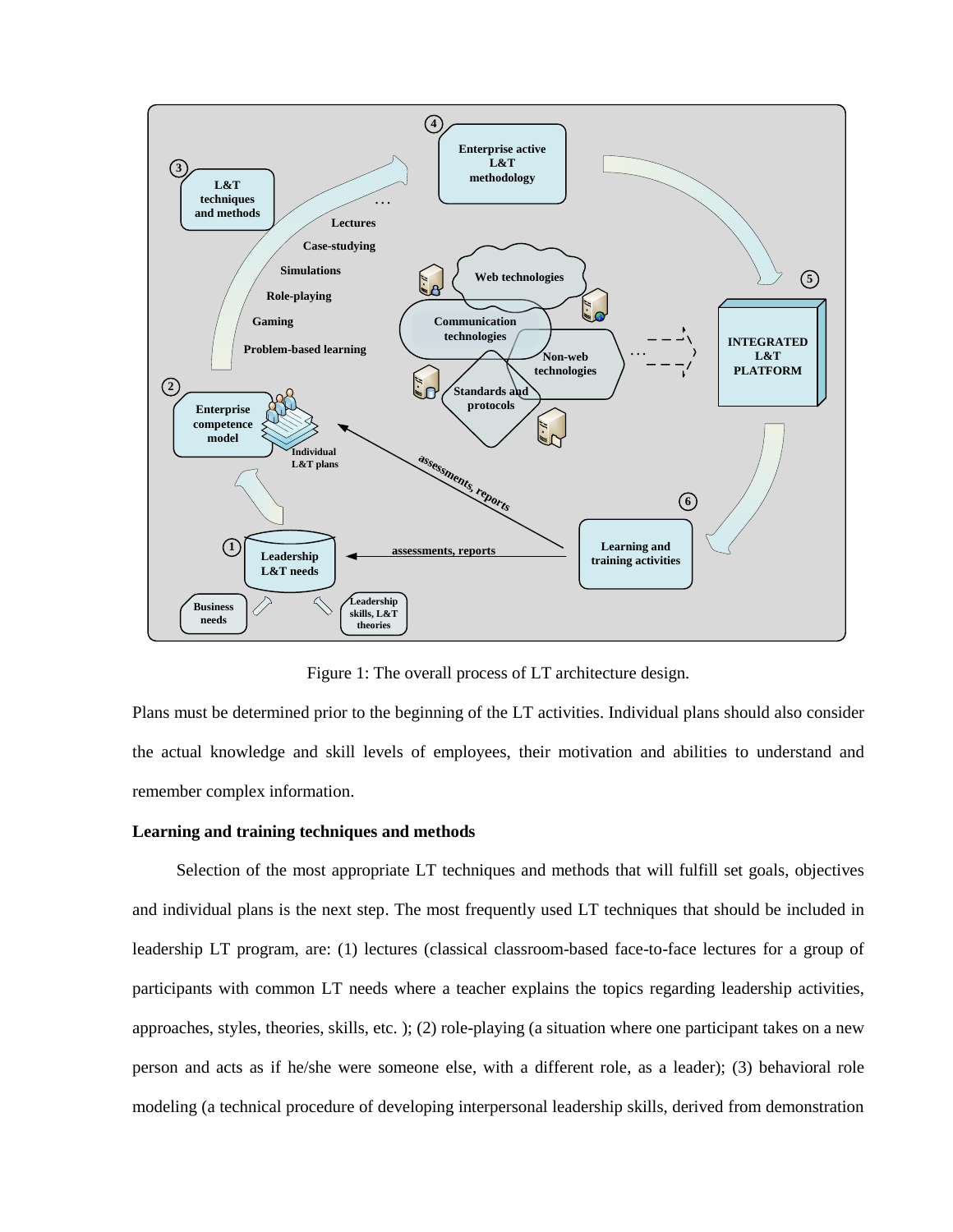and role playing; the essence of the learning is observation and copying of others' behavior and application of such behavior in practice, where appropriate); (4) case study (one of the most common techniques of leadership LT; cases that have to be analyzed are usually descriptions of real events which have occurred under similar circumstances to the work circumstances of the participant); (5) business games and simulations (aimed at practicing and teaching problem solving, interpersonal, analytical thinking and decision-making skills; participants are faced with the consequences of their decisions made during playing the game, which simulates events and situations from real business life); (6) problem-based LT (encompasses skills of effective and successful problem solving; during problem solving, the participant must first define the problem and asses a current situation, then find or generate alternatives, evaluate them and select the right ones, and finally, implement solutions).

To define enterprise active LT methodology, a proper combination of LT methods must be chosen. Various LT techniques can be executed or implemented with various different methods and in different environments. According to Oliver [1] there is a conviction in education theory, that the most effective and powerful forms of learning are those which contribute to the creation of knowledge and enable learners with complete cooperation, collaboration, and communication. Regarding the degree of knowledge construction and collaboration, various classifications of LT types were made. According to Collis and Moonen [10] technology-supported LT can be classified in four basic categories: (1) LT by only accessing information repositories - contents of information repositories are not organized for instruction and there is little or no human interaction, (2) distance participating in web-based courses where content is pre-structured and communication limited only within a course, (3) regular classroombased LT with blending use of web resources where content is still pre-structured, but courses include also contribution activities, and (4) "participating in communities of practice for learning and knowledge building", where content is co-constructed by participants and collective knowledge building and reflection are constructed.

Therefore, the three basic methods of LT, (1) *classical LT* (known also as face-to face, classroombased or conventional learning), which comprises classical fixed-schedule lectures (fixed time and place), with support of mostly printed materials without using computers or other digital equipment, (2)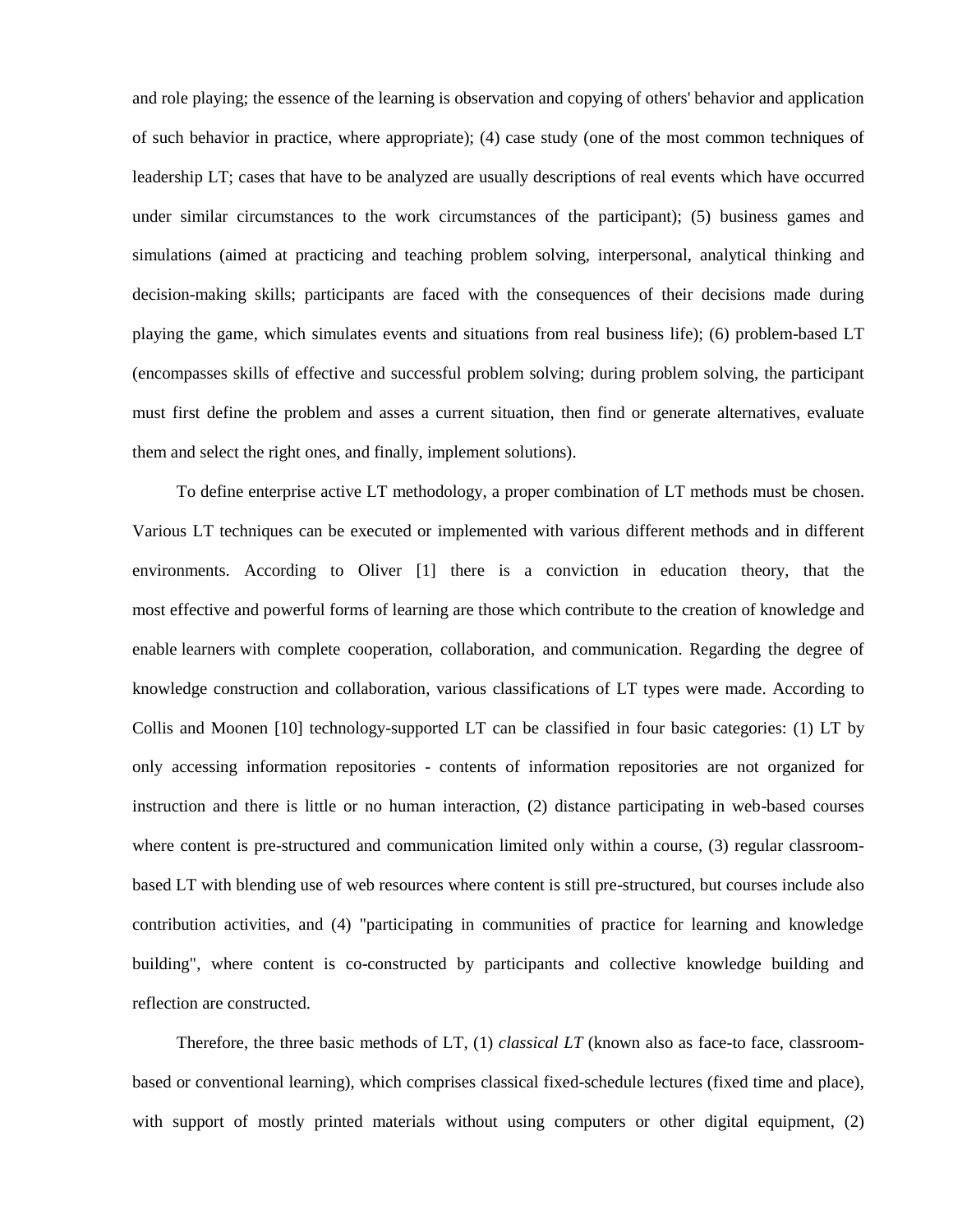*computer-based LT* where computers and CD ROM's or DVD's or memory cards with educational programs, video and audio materials, text files, multimedia presentations and other digital materials are used in the LT process, and (3) *web-based LT* (known also as internet-based or online or virtual LT) which encompasses synchronous and asynchronous LT activities, where applications, resources and tools are available through web sites and web repositories; the participant can use the web as a learning tool while participating in a formal programme or can directly participate in one of the online courses (because the web-based LT forms an important part of our LT environment it will be discussed more precisely in the following section) should be combined in blended or hybrid LT. The most widely used and known form of current blended learning is distance or e-learning.

*Distance or e-learning* is a conjunction of web-based and computer-based LT. Because of the possibility for participant to choose the time of taking training on the basis of his or her work obligations and schedule (i.e. self-paced training) and his or her training needs, there is an increasing interest in distance learning also for LT of leadership skills. Distance learning makes it possible for participants (virtual team or group members) to collaborate and communicate using electronic communication and collaboration technology at any time, regardless of the differences in geographical distance, organization, or culture [11]. Globalization and the improvement of distance learning technologies make this kind of blended LT method more cost-effective and flexible than classical classroom-based LT.

In this paper the focus is on LT methods that are based on the usage of modern ICT, either exclusively (all LT processes are computer or/and web based), or partially (ICT is only partially used in LT processes). For the purposes of our study, the term *ICT-based LT* has been introduced. ICT is a broader term and it includes not only distance LT technologies and systems but also all software and hardware systems, databases, and communication paths between them that make part of LT environment and are not accessible (only) through web or internet, but can be (only) an integral part of an enterprise business information system.

After enterprise LT methodology is defined, web, non-web and communication technologies are, relying on standards and using protocols, combined in an integrated LT environment that supports blended, collaborative LT and all forms of communication and cooperation.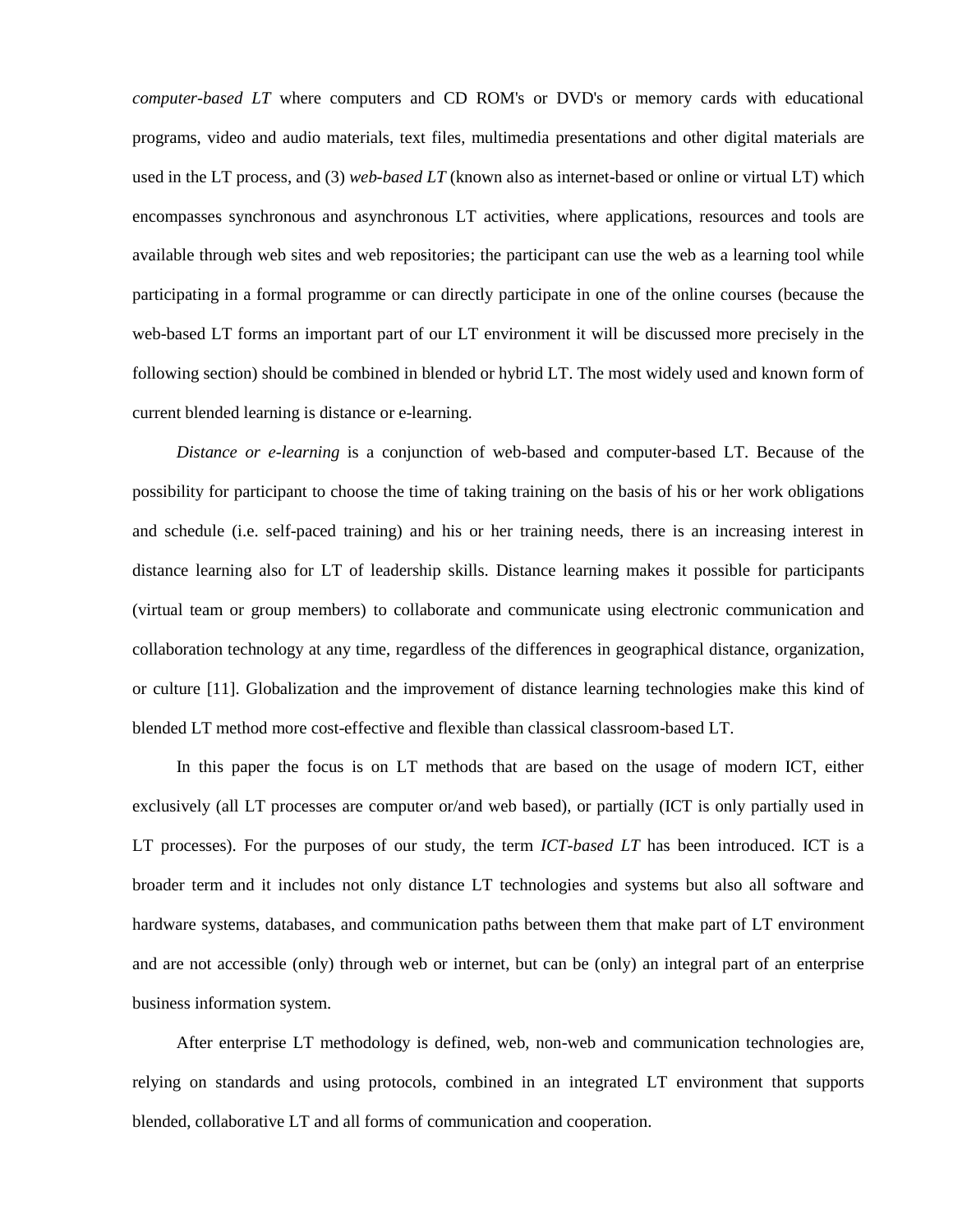#### **Learning and training conceptual architecture model**

Because of the rapidly growing importance of LT of all of the employees of every enterprise and, not only of leaders and managers, ICT supported LT environments are becoming an important component of the whole enterprise IT infrastructure. One of the most important steps during establishment or development of enterprise LT environment is the design of LT architecture. This architecture should comprise various disparate systems and tools and should be reliable, robust and flexible enough for future changes. To maximize the LT effects these disparate (sub)systems should be consolidated, i.e. properly integrated, interoperable and interconnected using common standards and protocols.

Systems and tools can be theoretically all developed (and maintained) exclusively by the enterprise itself or they can be developed on demand by a third-party company, or they can even be all hired (contracting of third-party systems). However, the most reasonable and practical solution seems to be a combination of all of these possibilities. For the purposes of a description of how these systems and tools are accessible, we use the term in-house for the systems and resources accessible through intranet or other private networks, and web-based for all others. Searching for and choosing appropriate systems and appropriate providers should be driven by enterprise LT needs, goals and objectives, and also by an enterprise competency model.

The most important element of the integrated environment for users or participants is a *single user interface* through which access to all subsystems, products, tools and resources of integrated LT environment should be possible, regardless of whether the systems are a part of the proprietary enterprise system (i.e. non-web or in-house systems) or if they are web-based. The interface should be realized in the way that the integration of all these systems and resources results to a user as a single integrated system. An important function of user interface should be personalization which is based on knowledge about user behavior and user requirements, and not only on user preferences.

Figure 2 represents a framework of an integrated LT environment infrastructure model. Conceptually, the architecture has been divided in three parts: (1) integrated LT management system (ILTMS), (2) web-based LT environment, and (3) in-house LT environment.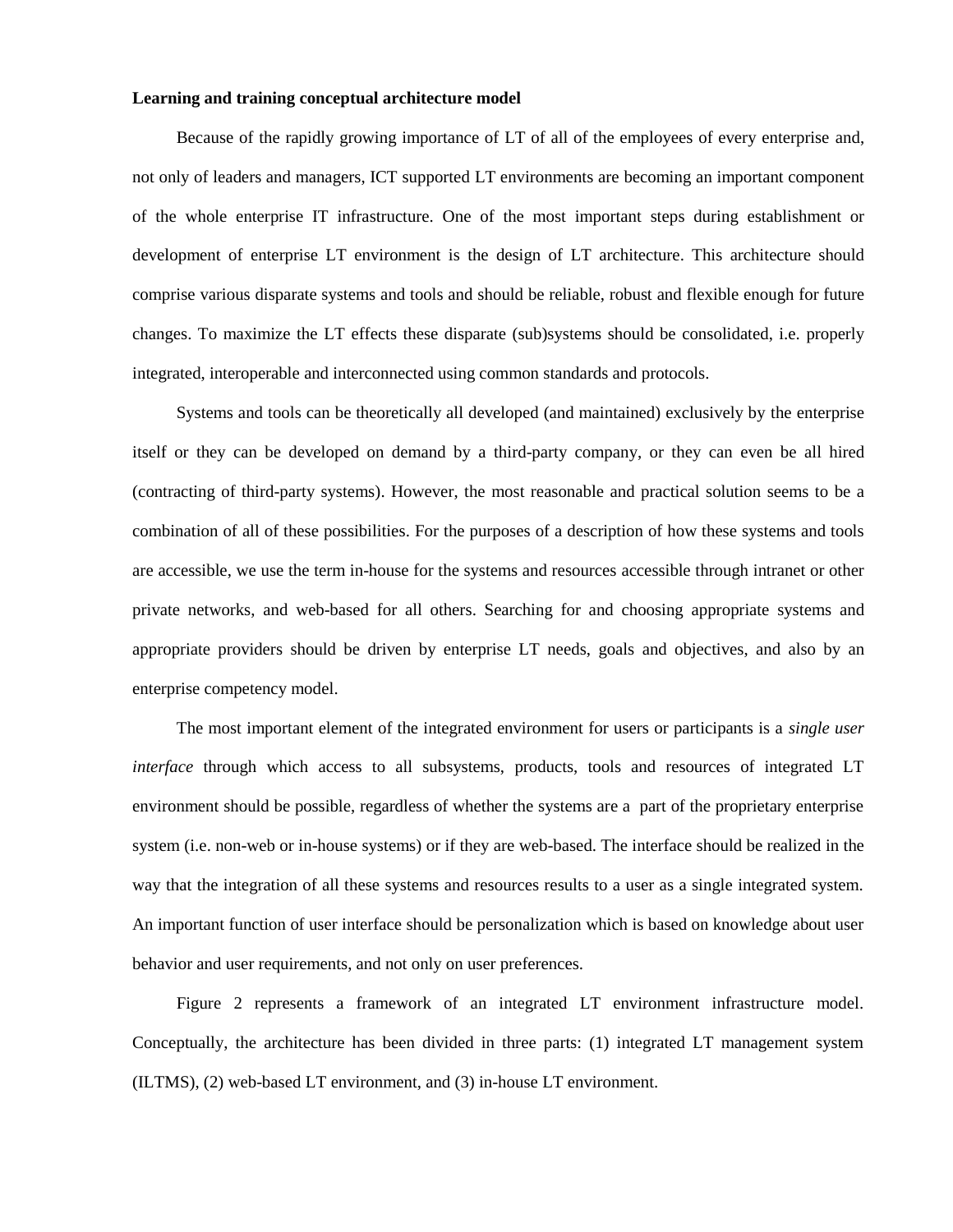

Figure 2: A framework of integrated LT environment infrastructure model

#### **Integrated learning and training management system**

The most vital part and the core component of the proposed integrated architecture is an integrated LT management system (ILTMS), supporting both environments with LT management activities. It represents a set of various software systems and tools for managing (authoring, delivering and tracking) of content, scheduling, administration, documentation and managing LT processes or activities, managing participant profiles, adaptation of individual learning plans or programs regarding assessments of performed LT activities and individual progress, and providing (standardized) training reports for individuals, groups or whole enterprise. Because ILTMS is a part of the whole enterprise information system it should be connected also with legacy (third-party) software and database or knowledge systems. Figure 3 represents the essential parts and functions of ILTMS. It should consist of content management system, authoring system, reporting and performance management system, content and profile repositories with storing and retrieving tools, and computer aided assessment system.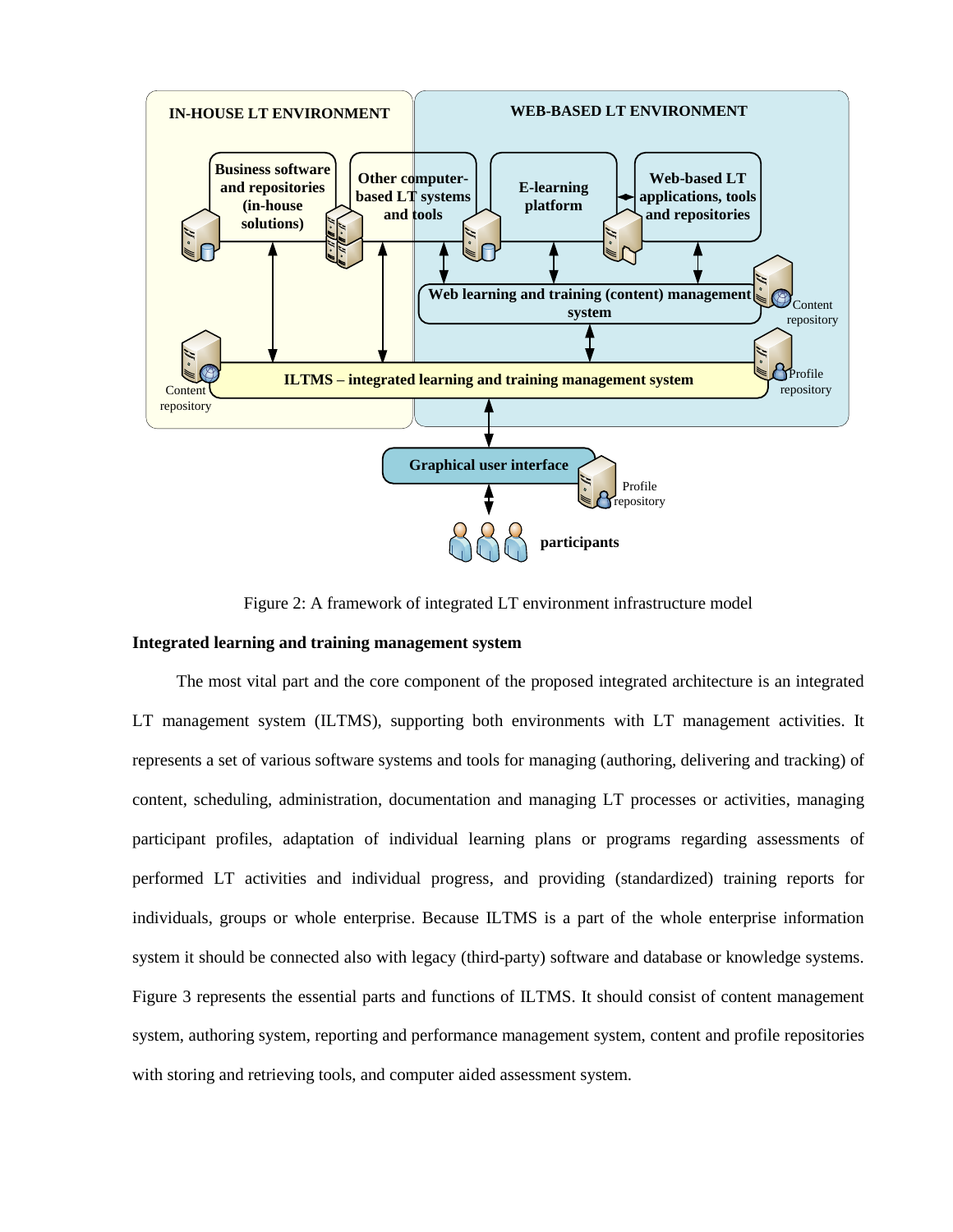Through ILTMS all adaptations and personalization of user interface are possible, determination of authorized users, assignment of their roles and rights (authentication, authorization, and access management), and assignments of LT plans for individuals and for groups, as well the accomplishment of various other LT support activities. Its capability of providing competency management is, according to various authors [1], is one of the greatest advantages of ILTMS.

ILTMS should support both LT environments, in-house and web, and therefore must support management and all other functions of web contents as well. To satisfy this condition two implementations are possible: the first one is that web content management system forms an integral part of ILTMS, the second one foresees an appropriate connection and collaboration between in-house ILTMS and remote web-based LTMS.



Figure 3: Content and functions of integrated LT management system

Regardless which of implementations will be chosen, the complexity of the integrated LT management system is high, so significant effort is needed for installation, configuration and later maintenance should be considered.

## **Web-based learning and training environment**

In recent years there has been a great deal of research done on web LT and various frameworks, models, architectures, platforms, tools, and even standards for distance or web-based learning were developed [12]. Modern LT needs demand the integration of all kinds of services in one environment, frequently a web-based LT platform.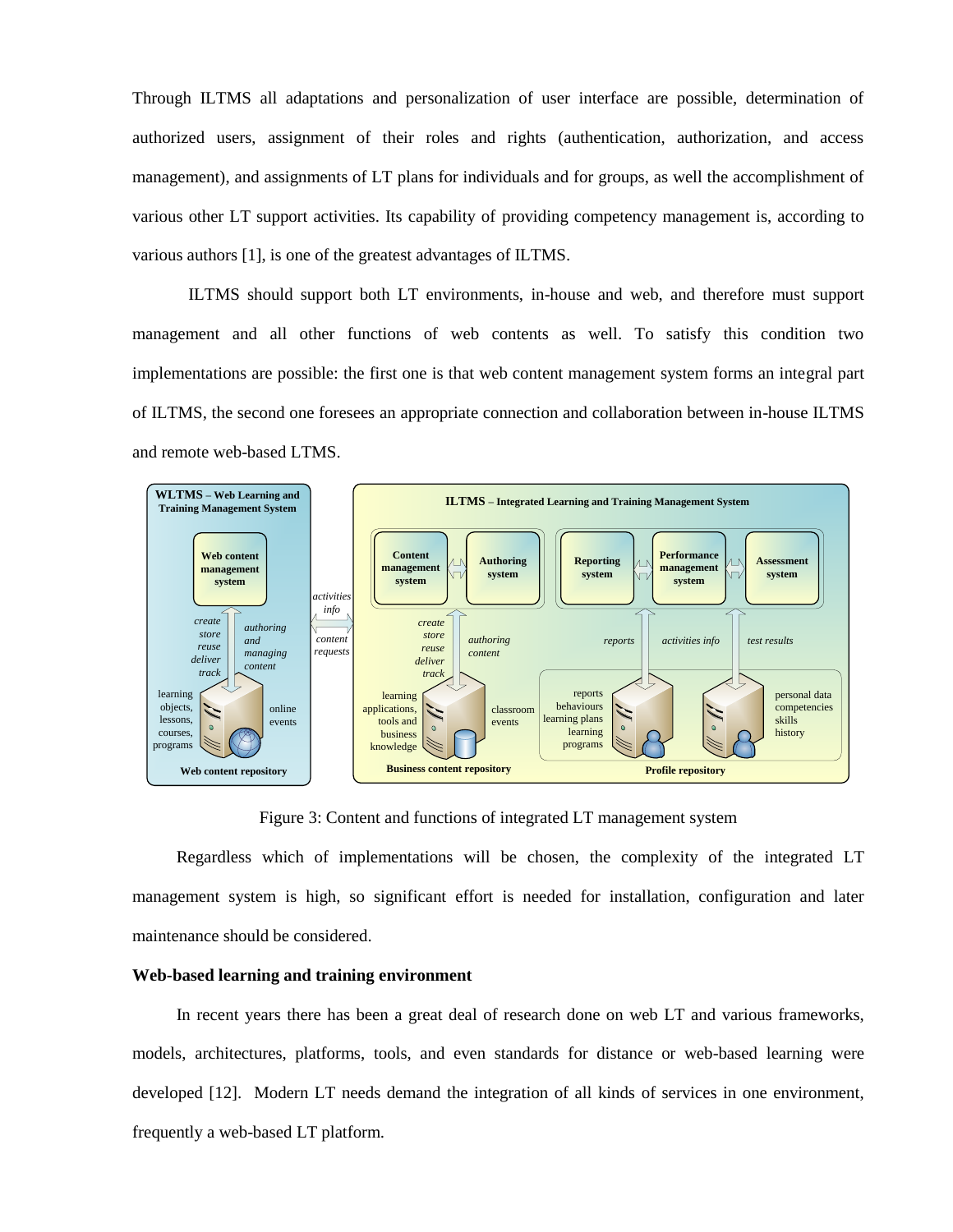A web-based platform is an integrated web-based environment that comprises applications and tools needed for online collaborative web-based LT. Important parts of this environment are also programs that support synchronous and asynchronous communication, and collaboration. Synchronous or real-time communication is occurring at the same time for all participants (internet telephony, chat room, audio and video conferencing applications, voice e-mail, text-messaging), in asynchronous communication participants receive messages and information independently one from each other (blogs, wikis, discussion boards, e-mail, text-based computer conferencing, tools for dissemination of course content and multimedia learning materials). Collaboration is advanced, mainly real time communication of group of users who work together (whiteboard, brainstorming board, co-web browsing, application sharing, slides and multimedia creation and presentation, video conferencing). Because of the vast number of available web applications, tools and resources that can be successfully used during LT processes this set can be very populated. Nevertheless, it should be comprised of at least a distance-learning platform, web-learning tools and web content, all of them supported by LT content management and course management applications. A LT content management system provides access to learning content, performance of content creation and content manipulation. Courses and lessons management systems cover the delivery and management of participants (trainees), trainers, courses, lessons, and system modules. These two systems can be realized within ILTMS or can be parts of a web LTMS.

#### **Other computer-based learning and training software systems and tools**

Besides a classical web-based LT platform and enterprise business information system there are numerous other applications and tools we can incorporate into an enterprise leadership LT platform. They can be of direct use in LT (computer games, simulations, expert systems and neural networks, educational databases, knowledge repositories, tutorial software systems, etc.) or they only support LT activities (training dashboards, role analysis and role modeling support applications, project management software, computer-based testing systems, decision support systems, electronic performance support systems, etc.).

When preparing leadership LT plans and programs, it should be taken into consideration that for the most leadership skills are better learned experientially and independently. Some of these skills can be trained and learned exclusively during live exercises, but the live action exercise of others can be very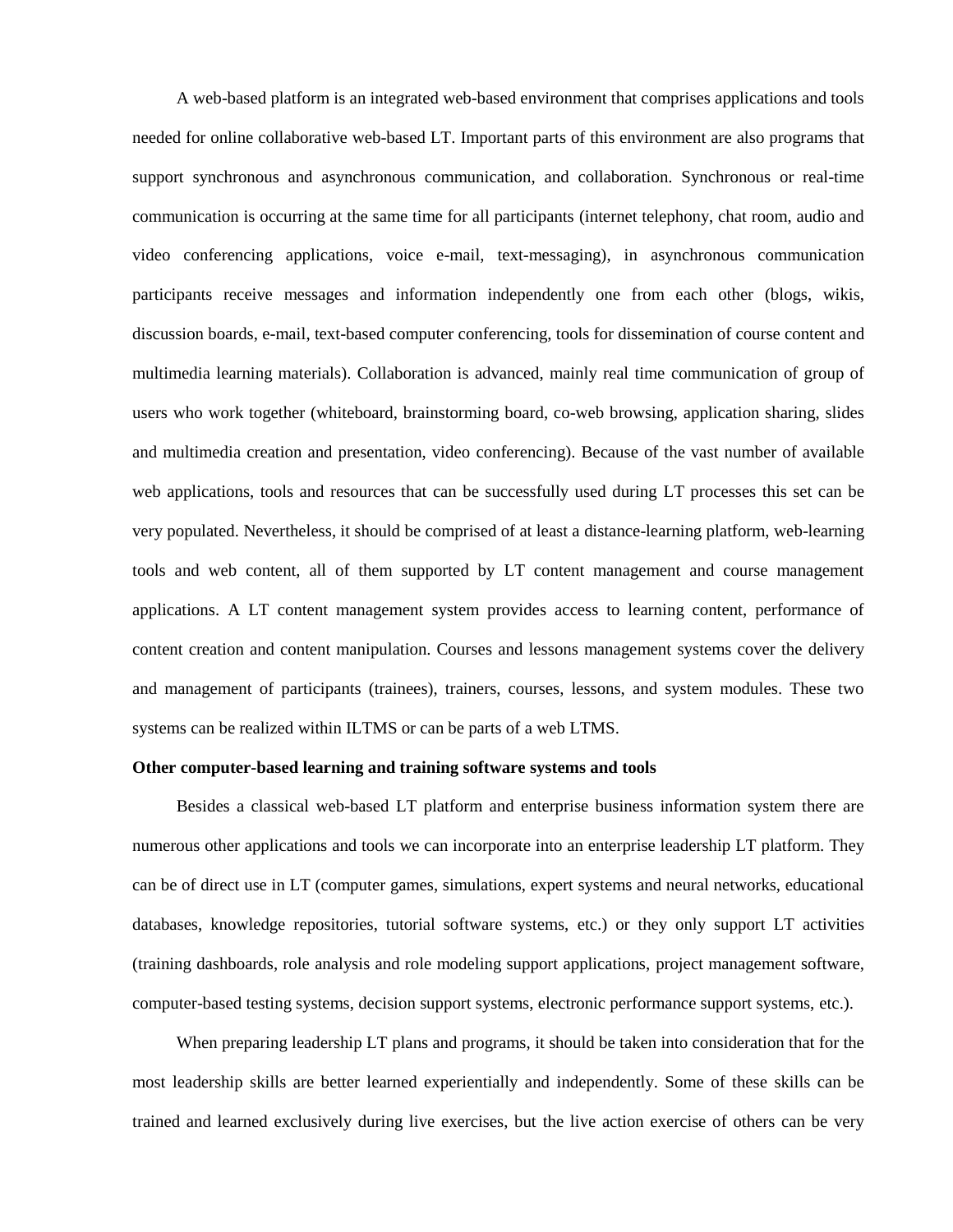expensive [13], time-consuming and risky. In these cases computer games, simulations, virtual reality environments, computer-based microworlds and workbenches, expert systems, and other related computer-based software can be used very successfully. These systems and tools can be realized in-house or web-based.

### **CONCLUSION**

This paper investigates the problem of ICT based LT of leadership skills. According to these investigations, the LT platform that supports all of the new LT approaches, such as learning by experience, learning to learn independently, and explorative learning has been proposed. The overall process of architecture design has been defined and description has been given. The proposed architecture is an integration of stand-alone and networked resources that combines all the necessary tools and services in one, integrated environment. It represents an integral part of enterprise business information system and offers a single user interface through which access to all subsystems, products, tools and resources of integrated LT environment are possible, regardless they are part of the proprietary enterprise system (i.e. non-web or in-house systems) or they are web-based. The architecture has been developed for leadership skills LT, but it is flexible and robust enough to be reused in different LT domains.

In this paper, only the first step of the whole architecture design process is presented; it is a description of the integrated architecture. The next step is the implementation of the enterprise leadership educational system, developed on the basis of the proposed architecture and appropriate standards and protocols. A prototype development lifecycle is planned for the implementation - first the basic features and systems will be implemented and tested and gradually new services and systems will be added. Finally user testing and evaluation will be performed.

#### **References**

- 1. Adelsberger, H.H., Collis, B. & Pawlowski, J.M. (2002). Handbook on information technologies for education and training. Springer-Verlag Berlin, Germany. ISBN 3-540-67803-4.
- 2. Cooper, C.L. & Locke, E.A. (2000). Industrial and Organizational Psychology. Blackwell Publisher Ltd. ISBN 0-631-20992-1. Retrieved December, 2011, from [http://www.google.com/books.](http://www.google.com/books?hl=sl&lr=&id=vdbArhGyUyYC&oi=fnd&pg=PA52&dq=advances+in+leadership+training+and+development&ots=4IWRTthnep&sig=gdXl8BZwjuY7pb9Ico_sZf8MHBc#v=onepage&q=advances%20in%20leadership%20training%20and%20development&f=false)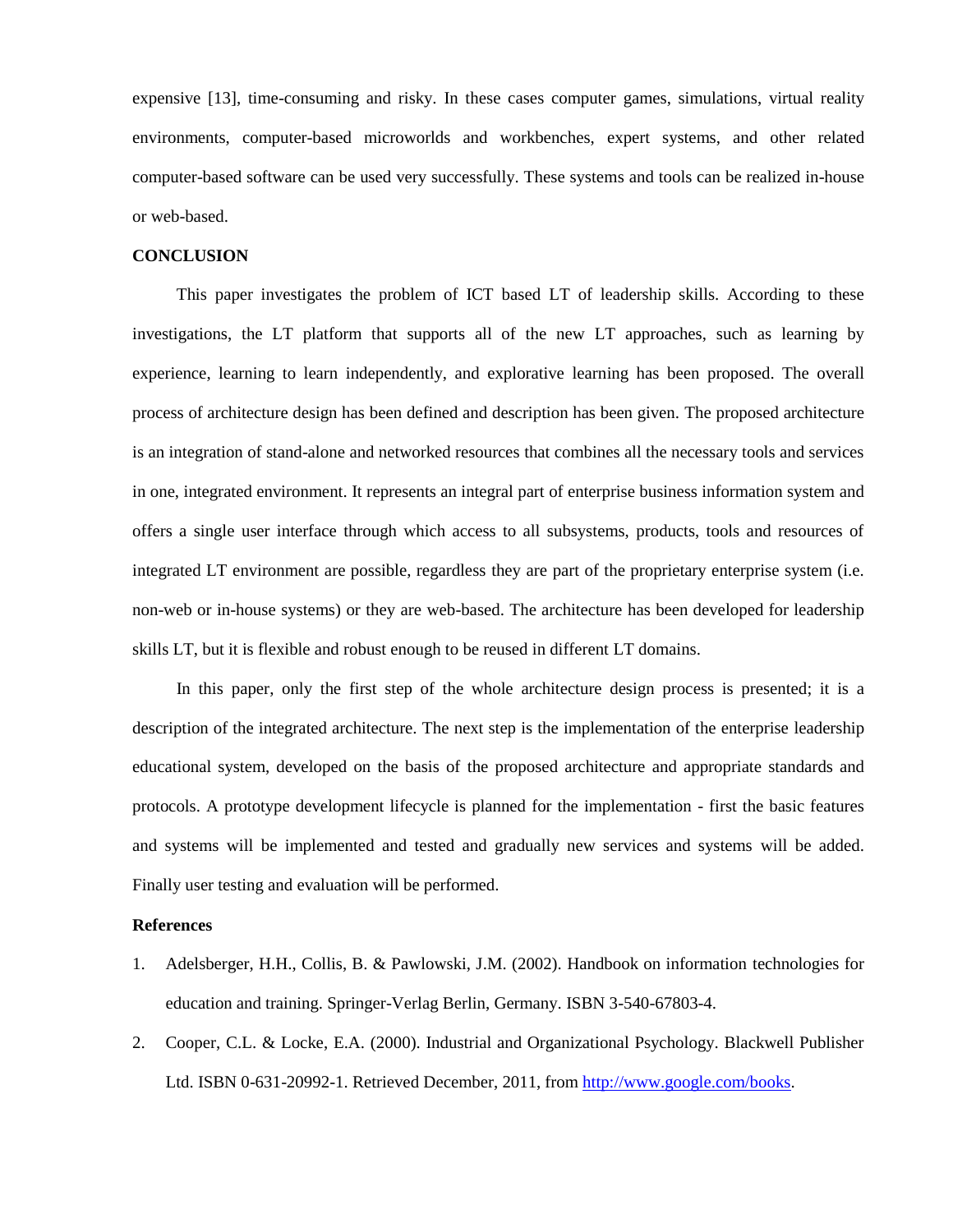- 3. Northouse, P.G. (2010). *Leadership. Theory and practice*. 5<sup>th</sup> Edition, SaGE Publications, Inc., USA. ISBN 978-1-4129-7488-2. Retrieved December, 2011, from [http://www.google.com/books.](http://www.google.com/books?hl=sl&lr=&id=SOjzvJfSPycC&oi=fnd&pg=PR1&dq=computer+based+leadership+training&ots=clXV2-ClKZ&sig=dwfXVLAiFVxFBD3vY-RZJCnxJV8#v=onepage&q&f=false)
- 4. Chemers, M. (1997). *An integrative theory of leadership*. Lawrence Erlbaum Associates, Publishers. [ISBN 9780805826791.](http://en.wikipedia.org/wiki/Special:BookSources/9780805826791)
- 5. Ward, S. (2011a) Leadership. Retrieved December, 2011, from [http://sbinfocanada.about.com/od/leadership/g/leadership.htm.](http://sbinfocanada.about.com/od/leadership/g/leadership.htm)
- 6. Ward, S. (2011b). 5 Keys to Business Leadership for Small Business. Retrieved December, 2011, from <http://sbinfocanada.about.com/od/smallbusinesslearning/a/leadership1.htm>
- 7. Stockley, D. (n.d.). Is there a difference between LT? Retrieved December, 2011, from [http://derekstockley.com.au/newsletters-06/079-training-learning.html.](http://derekstockley.com.au/newsletters-06/079-training-learning.html)
- 8. Yukl, G.A. (1997). "Leadership in organizations", 4<sup>th</sup> Edition, Prentice Hall, Upper Saddle Rivers, New York. ISBN 978-0138975210.
- 9. Yukl, G.A. (2001). "Leadership in organizations",  $5<sup>th</sup>$  Edition, Prentice Hall, Upper Saddle Rivers, New York. ISBN 978-0130323125.
- 10. Collis, B. & Moonen, J. (2005). An on-going journey: technology as a learning workbench. Retrieved December, 2011.
- 11. Ramalingam, B. (2006). *Tools for knowledge and learning. A guide for development and humanitarian organizations.* Overseas Development Institute, London. ISBN 0 85003 8138.
- 12. Bouras, C., Giannaka, E. & Tsiatsos, Th. (2008). An integrated Architecture for supporting vocational training. *IGI Global*. Retrieved December, 2011, from <http://ru6.cti.gr/ru6/publications/172311.pdf>
- 13. Raybourn, E.M., Deagle, M.E., Mendini, K. & Heneghan, J. (2005). Adaptive Thinking & Leadership Simulation Game Training for Special Forces Officers. *Interservice/Industry Training, Simulation, and Education Conference (I/ITSEC)*. Retrieved December, 2011, from [http://www.virtualheroes.com/pdf/AdaptiveThinkingLeadership\\_IITSEC\\_2005.pdf](http://www.virtualheroes.com/pdf/AdaptiveThinkingLeadership_IITSEC_2005.pdf).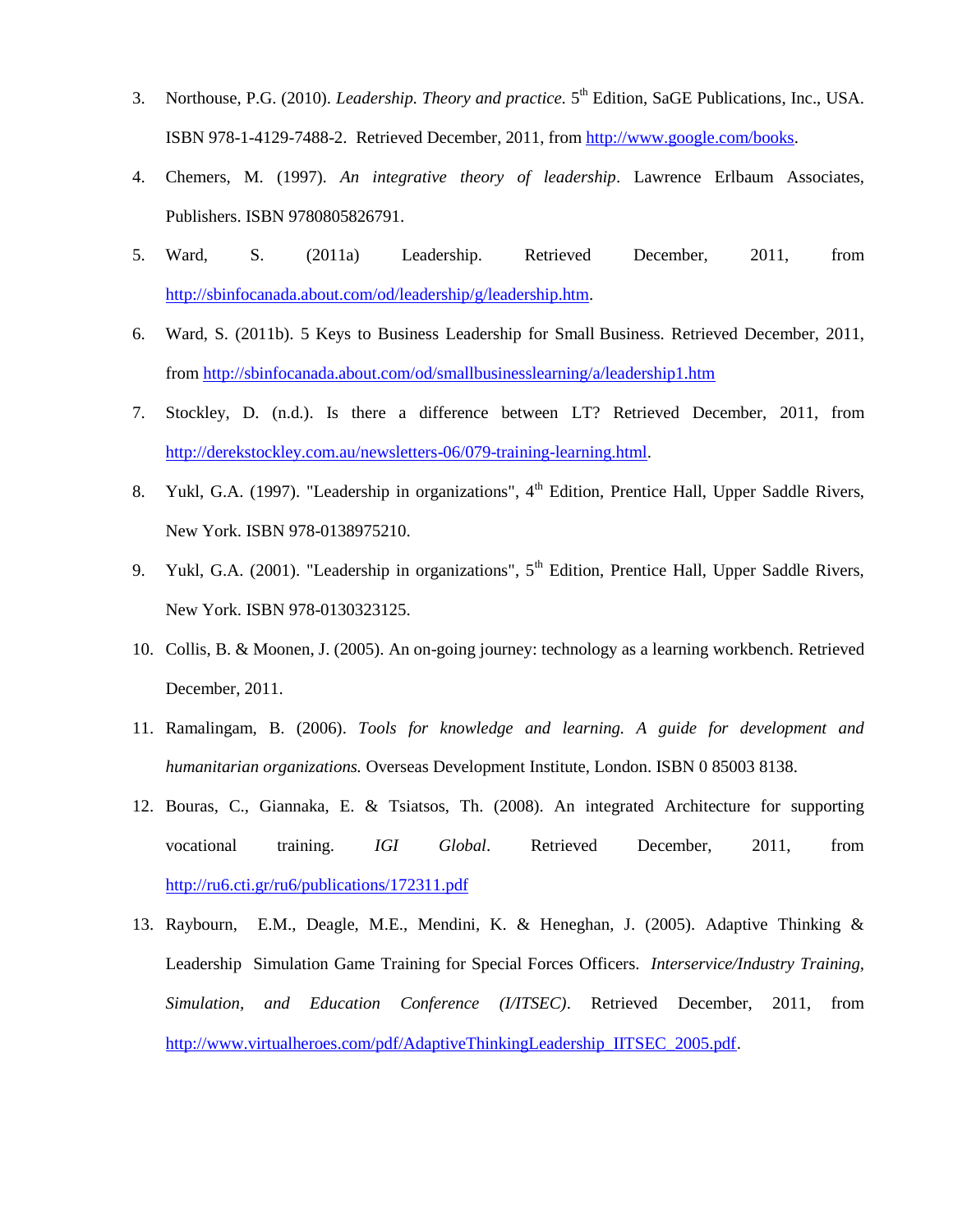# **A CONCEPTUAL INTEGRATED ICT - BASED LEADERSHIP LEARNING AND TRAINING ARCHITECTURE**

# **Arhitektura konceptualno integrisanog IKT-baziranog obučavanja i usavršavanja lidera**  $E.V.K^1$ ,  $Z.C.^2$ ,  $S.R.^3$

<sup>1</sup> Faculty of Maritime Studies and Transport, University of Ljubljana, Slovenia

<sup>2</sup> Faculty of Industrial Management, "Union" University Belgrade, Serbia

<sup>3</sup> Faculty of organizational sciences, University of Belgrade, Serbia

### *Sažetak*

U radu je prikazana jedna od mogućih arhitektura za obučavanje i usavršavanje rukovodilaca kompanije. Predložena arhitektura je definisana u obliku međusobno povezanih funkcionalnih blokova ili podsistema. Blok ili podsistemi su različiti alati, tehnologije i resursi koji podržavaju obučavanje rukovodilaca i procese njihovog usavršavanja. U radu je predložena integracija dva okruženja za obučavanje i trening: na mreži-baziranog i samostalnog okruženja. Rad je rezultirao u generički, konceptualni model okruženja za višekratnu upotrebu. Model definiše tehničke komponente potrebne za kompletnu IKT infrastrukturu za obučavanje i trening.

Zajedničko verovanje u svim definicijama koje se odnose na liderstvo jeste, da je rukovođenje nešto što se može naučiti, i da su u to uključene i veštine koje se mogu trenirati. Treniranje liderstva je jedan od najefikasnijih metoda razvoja liderskih veština. Najčešće korišćene tehnike obučavanja i treninaranja obuhvataju: predavanja, igranje uloga (role-playing), modeliranje ponašanja, studije slučaja, igre i simulacije poslovanja, te problem-bazirano učenje i trening.

Jedan od najvažnijih koraka u toku uspostavljanja okruženja za razvoj učenja i usavršavanja u preduzeću je kreiranje arhitekture učenja i treninga. Ova arhitektura bi trebalo da sadrži raznorazne sisteme i alate, treba da bude pouzdana, robusna i dovoljno fleksibilna za buduće izmene. Za maksimiziranje efekata učenja i treninga različiti (pod)sistemi treba da budu konsolidovani, pravilno integrisani, interoperabilni i međusobno povezani korišćenjem zajedničkih standarda i protokola. Najvažniji element integrisanog okruženja za korisnike je korisnički interfejs preko koga bi moglo da se pristupa svim podsistemima, proizvodima, alatima i resursima integrisanog okruženja, bez obzira na to da li su sistemi vlasništvo